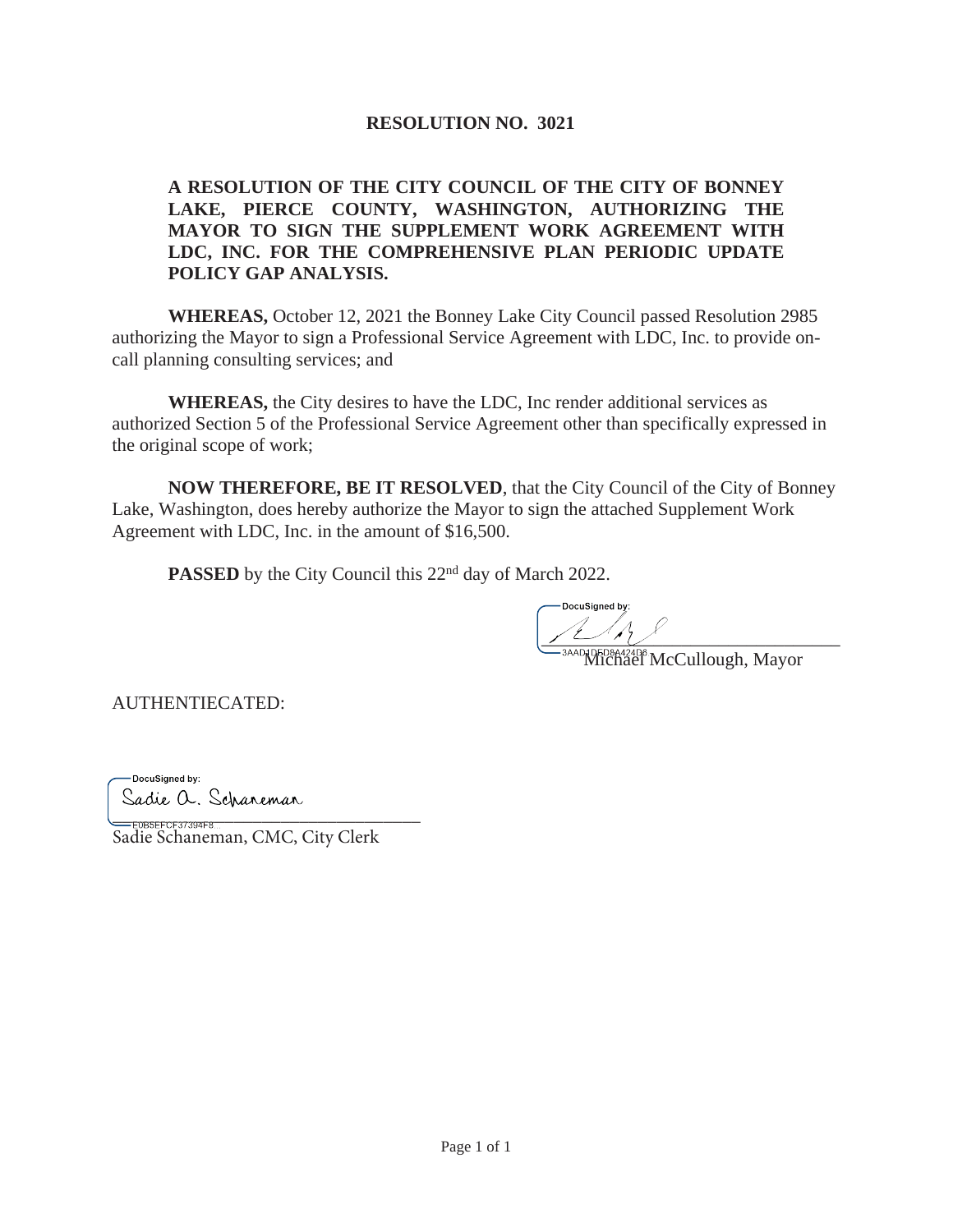# **City of Bonney Lake, Washington City Council Agenda Bill (AB)**

| <b>Department/Staff Contact:</b><br><b>Public Services Department</b><br>Jason Sullivan – Planning $&$<br><b>Building Supervisor</b> | <b>Meeting/Workshop Date:</b><br>March 22, 2022 | <b>Agenda Bill Number:</b><br>AB22-28 |
|--------------------------------------------------------------------------------------------------------------------------------------|-------------------------------------------------|---------------------------------------|
| <b>Agenda Item Type:</b><br>Resolution                                                                                               | <b>Ordinance/Resolution Number:</b><br>3021     | Sponsor:                              |

**Agenda Subject:** Supplement Work Agreement – Comprehensive Plan Update Policy Gap Analysis

**Full Title/Motion:** A Resolution Of The City Council Of The City Of Bonney Lake, Pierce County, Washington, Authorizing The Mayor To Sign The Supplement Work Agreement With LDC, Inc. For The Comprehensive Plan Periodic Update Policy Gap Analysis

#### **Administrative Recommendation: Approve**

**Background Summary:** On February 22, 2022, the City Council adopted Resolution 3009 amending the 2021 – 2022 Planning Commission Work Plan, which now includes completing a review of the City's current comprehensive plan, *Bonney Lake 2035*, to identify all mandatory changes that will be necessary as part of the required periodic update. These mandatory changes are required in response to amended or new state laws adopted by the legislature, the adoption of *VISION 2050* by the Puget Sound Regional Council, the soon to be ratified Countywide Planning Policies for Pierce County. This gap analysis will identify areas of the comprehensive plan that will need to be updated a part of the periodic update and provide an estimated cost for making the required changes. The resultant gap analysis will not make any policy changes, it will only identify areas that must be addressed during the coming update process. This consultant support is needed due to current staffing levels.

**Attachments:** Resolution 3021 and Supplemental Work Agreement

| <b>BUDGET INFORMATION</b>                       |                                       |                                                                                 |                                                               |                                          |  |  |  |
|-------------------------------------------------|---------------------------------------|---------------------------------------------------------------------------------|---------------------------------------------------------------|------------------------------------------|--|--|--|
| <b>Budget Amount</b><br>\$112,500               | <b>Current Balance</b><br>\$72,842.50 | <b>Required Expenditure</b><br>\$16,500                                         |                                                               | <b>Budget Balance</b><br>\$56,342.50     |  |  |  |
| <b>Budget Explanation:</b>                      |                                       |                                                                                 |                                                               |                                          |  |  |  |
| <b>COMMITTEE, BOARD &amp; COMMISSION REVIEW</b> |                                       |                                                                                 |                                                               |                                          |  |  |  |
| <b>Council Committee Review:</b>                | <b>CDC</b><br>Date: March 15, 2022    | Approvals:<br>Chair/Councilmember Dan Swatman<br>Councilmember<br>Councilmember | Kelly McClimans<br>Tom Watson                                 | Yes No<br>X<br>X<br>X                    |  |  |  |
|                                                 | Forward to:                           |                                                                                 | <b>Consent Agenda:</b>                                        | $\overline{\mathsf{M}}$ Yes<br>$\Box$ No |  |  |  |
| <b>Commission/Board Review:</b>                 |                                       |                                                                                 |                                                               |                                          |  |  |  |
| <b>Hearing Examiner Review:</b>                 |                                       |                                                                                 |                                                               |                                          |  |  |  |
| <b>COUNCIL ACTION</b>                           |                                       |                                                                                 |                                                               |                                          |  |  |  |
| Workshop Date(s):                               |                                       | Public Hearing Date(s):                                                         |                                                               |                                          |  |  |  |
| March 22, 2022<br>Meeting Date(s):              |                                       | Tabled to Date:                                                                 |                                                               |                                          |  |  |  |
| <b>APPROVALS</b>                                |                                       |                                                                                 |                                                               |                                          |  |  |  |
| Director:<br>Ryan Johnstone, P.E.               | <b>Mayor:</b><br>Michael McCullough   |                                                                                 | <b>Date Reviewed</b><br>by City Attorney:<br>(if applicable): |                                          |  |  |  |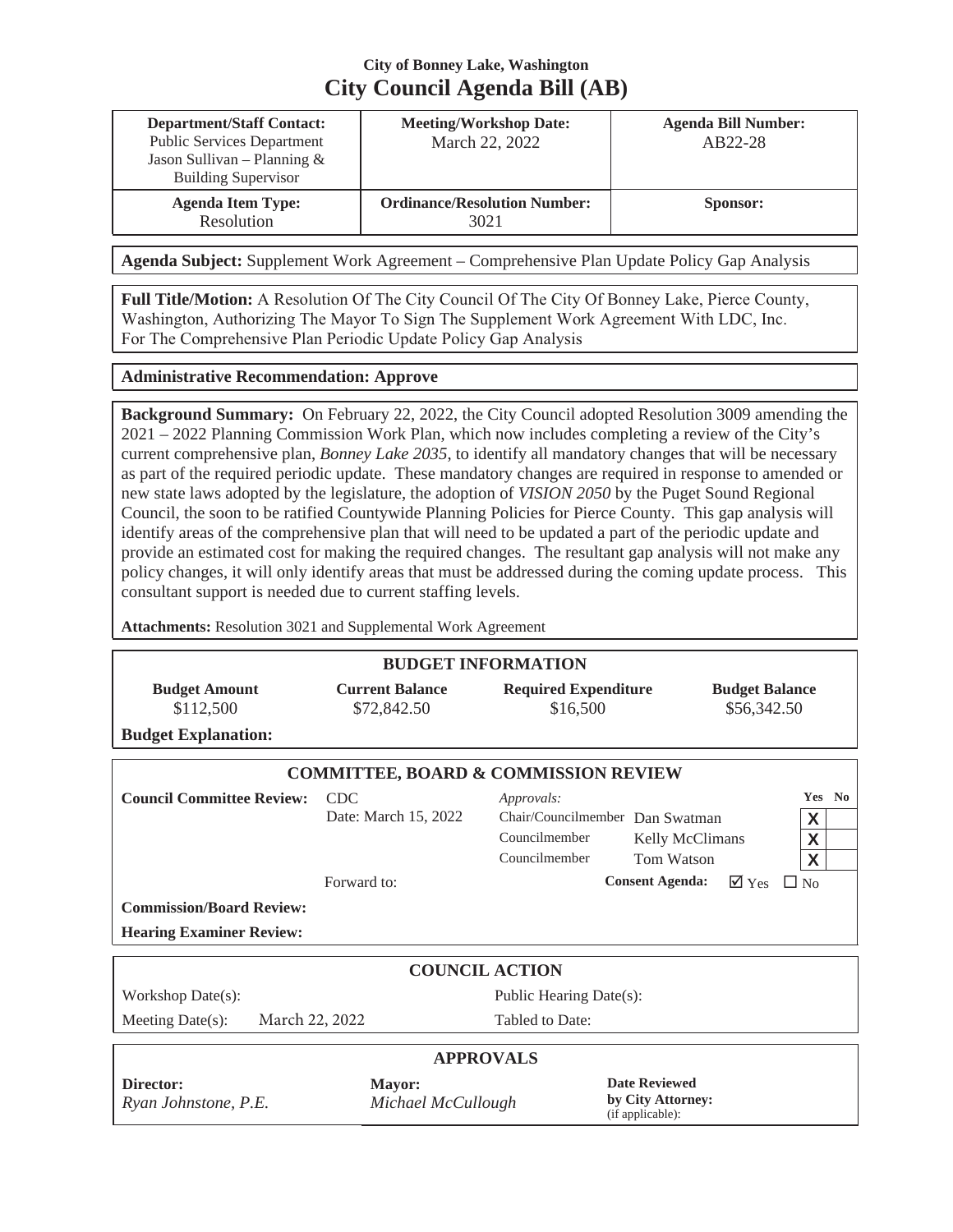# **SUPPLEMENT FOR EXTRA WORK** ON-CALL CONTRACT WITH THE LDC, INC.

THIS SUPPLEMENT FOR EXTRA WORK is made and entered into this 22<sup>nd</sup> day of March, 2022, by and between the City of Bonney Lake ("City") and LDC, Inc. ("Consultant"), as authorized by the Professional Services Agreement for On Call Consulting Services ("Agreement") dated October 12, 2021 authorized under Resolution 2985.

**WHEREAS**, the City desires to have the Consultant render additional services as authorized by the scope of work in the Agreement and Amendment; and

NOW THEREFORE, LDC shall complete the extra work described below as authorized in Section 5 of the Agreement:

#### **Supplemental Scope of Extra Work:**

Comprehensive Plan Periodic Update Policy Gap Analysis

Prepare gap analysis tables comparing the current City of Bonney Lake Comprehensive Plan with changes that have occurred to state laws, regional policies, and countywide policies. Tables will highlight areas where new or revised policy changes should be considered as part of the 2024-2044 Comprehensive Plan update. Work would include reviewing current comprehensive plan, centers plan, and watershed protection plan and identifying changes to these documents needed to meet the requirements of the GMA, Vision 2050, and the new CPPs (currently in ratification). A separate table will be prepared outlining new requirements from recent legislation which has been passed during the 2021 and 2022 legislative sessions. Many of these new amendments to existing statutes are not incorporated into regional or countywide policies but will need to be considered during the update. Work will be broken down by element/chapter and estimated cost to complete the work for the chapter/element.

## Task:

This task will include the following:

- Review current comprehensive plan, centers plan, and watershed protection plan.  $\bullet$
- Review new legislation from 2021/2022 sessions  $\bullet$
- Prepare gap analysis table comparing the current City of Bonney Lake Comprehensive  $\bullet$ Plan with changes that have occurred to state laws, regional policies, and countywide policies.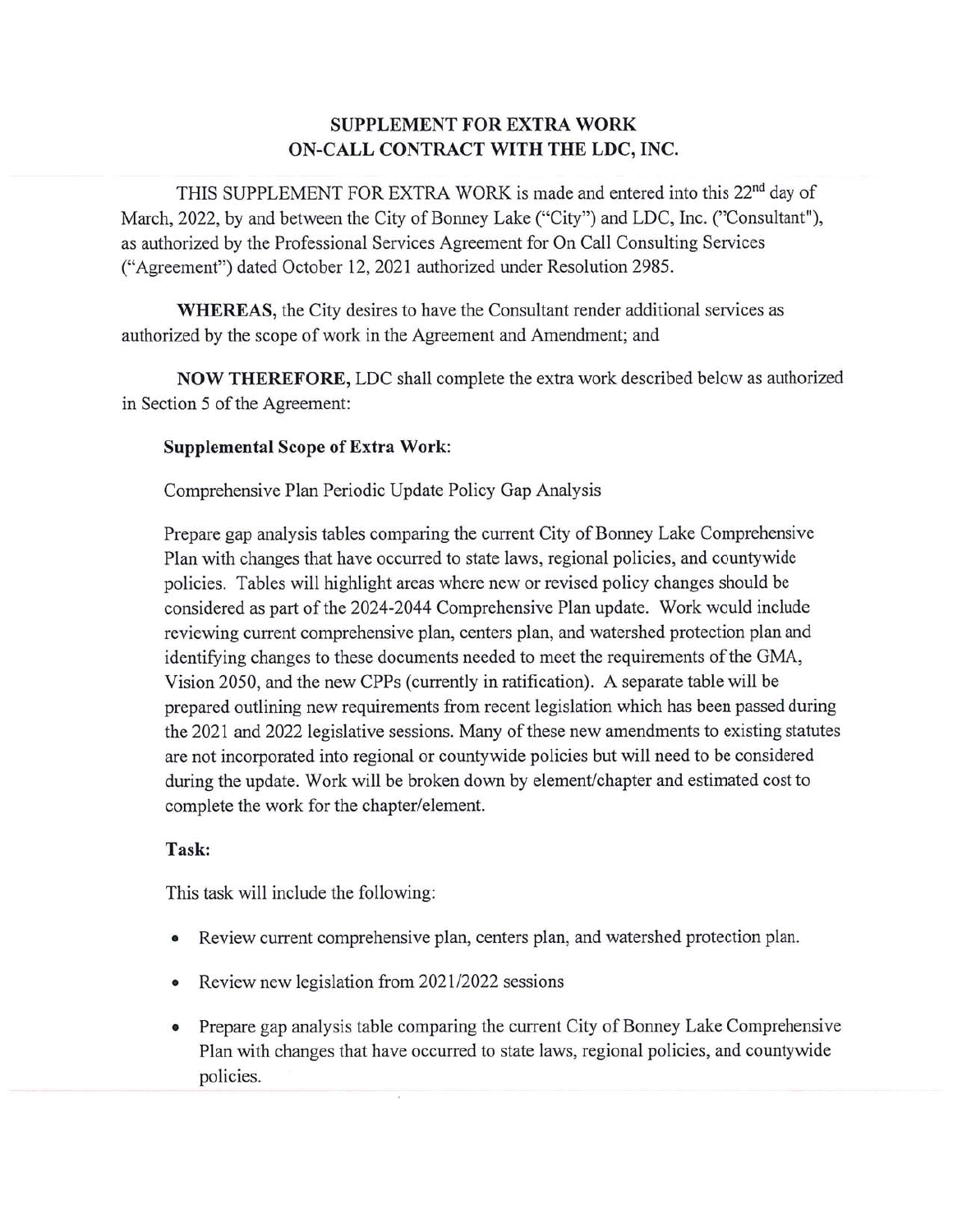- Prepare gap analysis table comparing the current City of Bonney Lake Comprehensive Plan with state law changes in 2021/2022 which have not been implemented into regional or countywide planning policies.
- Tables will highlight areas where new or revised policy changes should be considered  $\bullet$ as part of the 2024-2044 Comprehensive Plan update.
- Tables will be broken down by element/chapter and estimated cost to complete the  $\bullet$ work for the chapter/element will be developed
- Coordination and meetings with the client  $\bullet$
- Meetings a with Planning Commission/City Council  $\bullet$
- Preparation of materials for public meetings  $\bullet$

#### **Assumptions:**

- Assumes one round of edits and changes based on feedback from client and additional  $\bullet$ changes based upon feedback from public meetings
- Assumes three Planning Commission/Council meetings  $\bullet$

#### **Rates and Budget:**

- The hourly rates will be based on the rates included within attached Exhibit  $A 2022$ rate sheet
- The total cost of the project will not exceed \$16,500  $\bullet$

IN WITNESS WHEREOF, the parties hereto have executed this Supplement as of the date and year written above.

CITY OF BONNEY LAKE

## CONSULTANT

DocuSianed by: Bv:

 $By:$ 

Michael McCullough, Mayor

Mark Villwock, Vice President